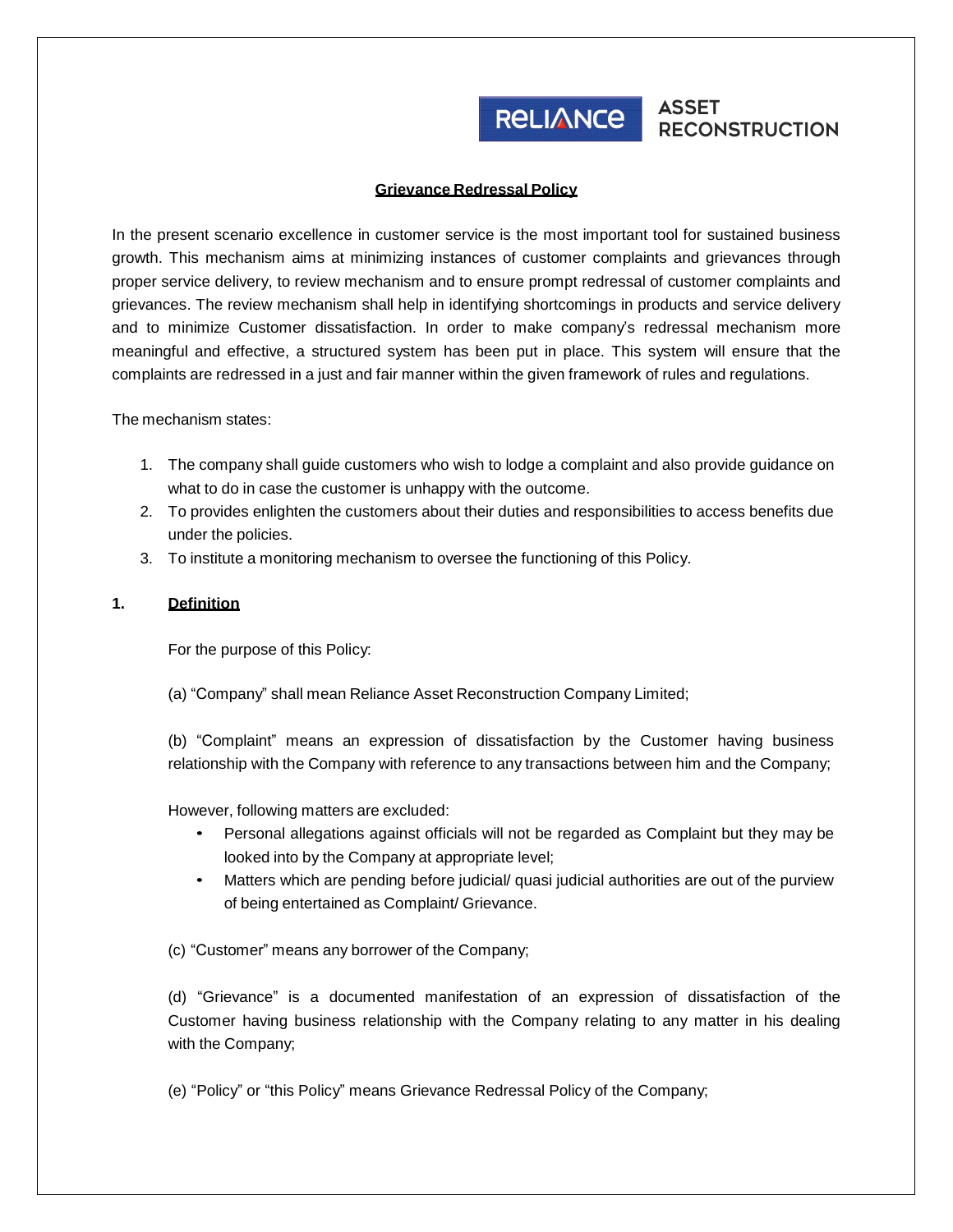#### **ASSET RELIANCE RECONSTRUCTION**

(f) "Query" means any question in general in nature (includes expression of doubt about some transaction) or seeking an answer from the Company or request for information in any form;

(g) "Working day" means any business day but excluding Saturday, Sunday and other public holiday.

### **2. Key Commitments**

The key commitments which the company promises to follow in its dealings with its customers are:

- a) To act fairly and reasonably in all dealings with its customers by ensuring that:
	- Its services, procedures and practices will meet the commitments and standards in this Fair Practice Code.
	- Its services will meet relevant laws and regulations as applicable
	- Its dealings with its customers will rest on ethical principles of honesty, integrity and transparency.
- b) The company will assist customers in understanding how its services work by:
	- Providing information about them in simple Hindi and/or English and/or the local language and
	- Explaining their financial implications.
- c) The company will make every attempt to ensure that its customers have a trouble-free experience in dealing with it; but in the case of errors or commissions and omissions, the company will deal with the same quickly and sympathetically.
	- Mistakes will be corrected quickly.
	- Complaints will be handled quickly.
	- In case a customer is not satisfied with the ways a complaint is handled, the company will guide the customer on how to take the complaint forward.

## **3. Modes of Raising Complaint:**

The customers can record their grievances / provide their feedbacks in writing. The customers can approach the Company to register their complaints through any of the modes mentioned in Level 1 below and expect a response or resolution of the complaint, as the case may be, within **15 working days** of registration of complaint. If a complaint is received from customer in writing, the Company shall send a acknowledgment/ response within a week.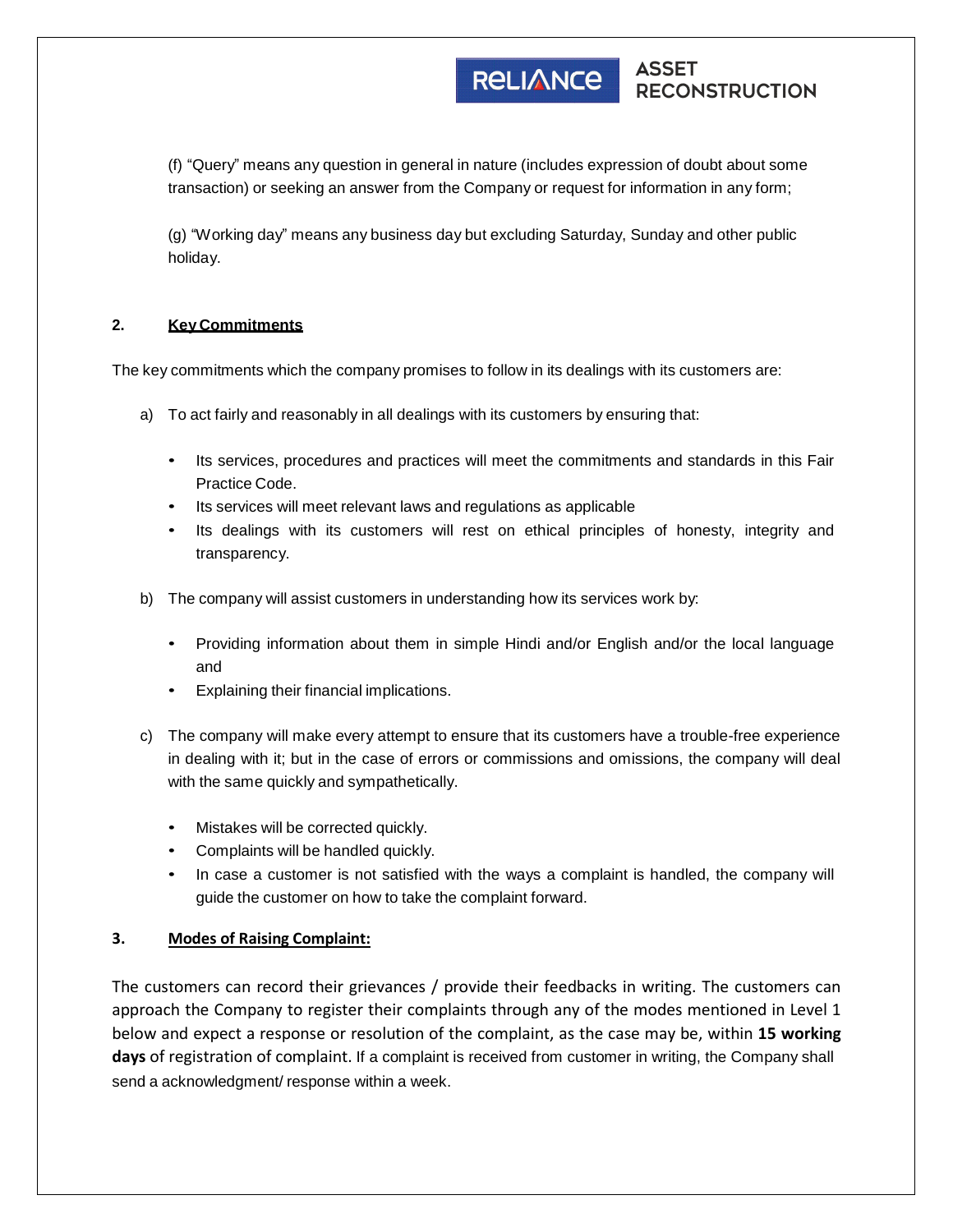

RELIANCE ASSET

### Level 1

Customers can use any of the following options to register their complaint:

Email [at:rarc.grievance@relianceada.com](mailto:rarc.grievance@relianceada.com)

OR

Sent a written complaint to Nodal Officer. The details of Nodal Officer are:

**Ms. Sheetal Parui Nodal Officer** Reliance Asset Reconstruction Company Limited, Reliance Centre, 6<sup>th</sup> Floor, North Wing, Off Western Express Highway, Santacruz East, Mumbai - 400055. Contact No.: 022 - 3303 1000

#### Level 2:

In case, if there is no response from the Company within 15 working days or if the customer is not satisfied with the resolution of the complaint, the customer may write to Chief Executive Officer:

**Write To**

#### **Chief Executive Officer**

Reliance Asset Reconstruction Company Limited, Reliance Centre, 6th Floor, North Wing, Off Western Express Highway, Santacruz East, Mumbai - 400055.

The Company will respond to the above escalation under Level 2 within **7 working days.**

In case, if there is still no response from the company within 7 working days or if the customer is not satisfied with the response received, the customer may then escalate the complaint to the Reserve Bank of India.

> **Write to: Reserve Bank of India,** Department of Non-Banking Supervision 2<sup>nd</sup> Floor, Centre 1 Building, World Trade Centre Complex, Cuffe Parade, Mumbai 400 005